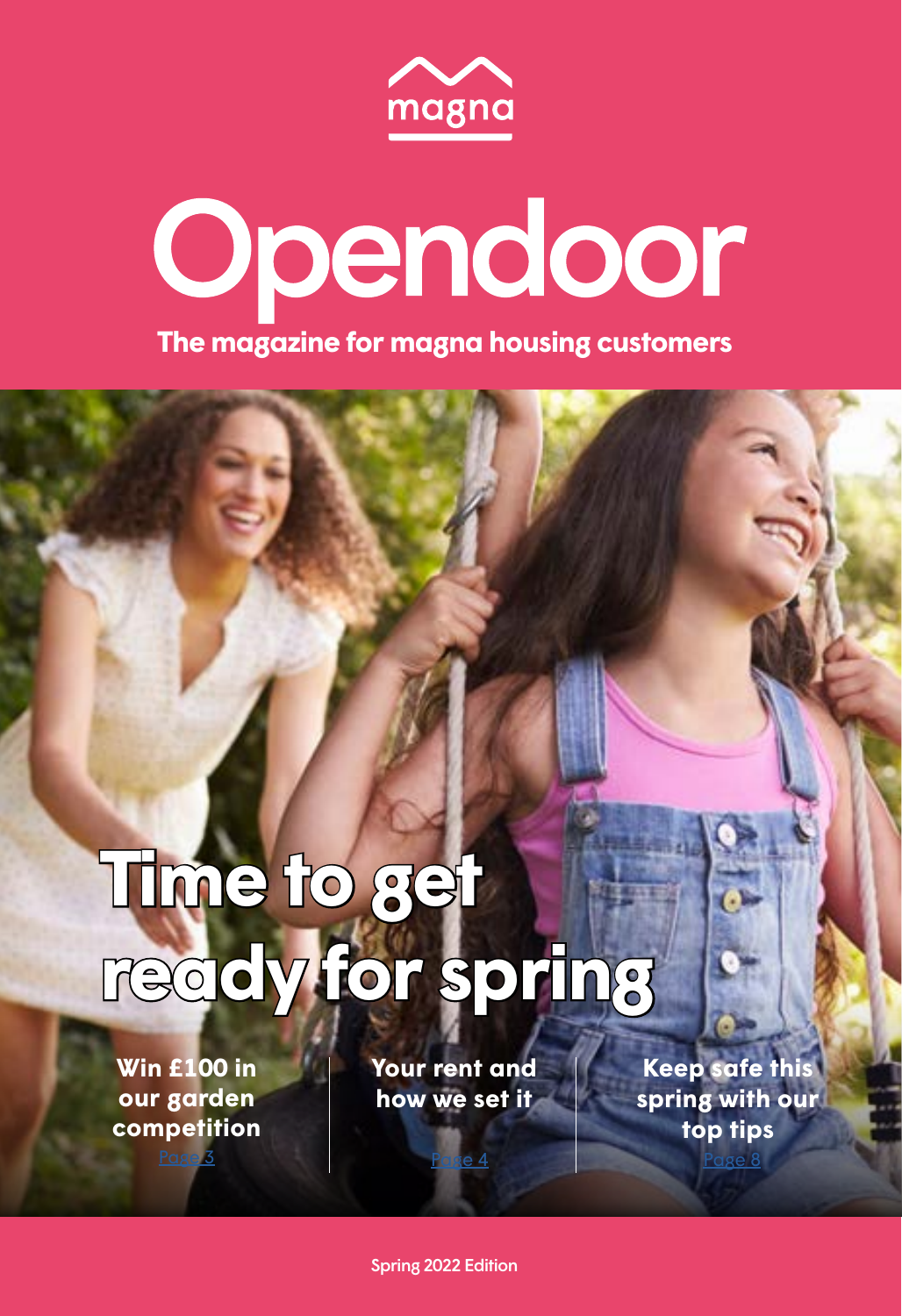### <span id="page-1-0"></span>**Welcome**

### Spring is here and hopefully warmer weather is on its way!

With that in mind, let's start the spring edition by launching our annual garden competition. It's open for all customers to enter, no matter how big or small your garden is - it could even just be a pathway or balcony. Take a look at the next page for entry details.

We know that at the moment many of you are concerned about money and coping with increased prices. On [page 4](#page-2-0) we explain about the rent we charge and what it covers. O[n pages 6 and 7](#page-3-0) our money matters team have put together some useful information on benefits, and the team are always available to talk to anyone who needs help with their finances.

Energy has been a big topic in recent months, and we've shared some of our energy-saving tips on page [20 and 21.](#page-10-0)

Your safety continues to be our priority. On page 10 we talk about the pledges we made last year and what we've done so far. We've also got some safety tips for spring on pag[e 8 and 9](#page-4-0).

As always, if you need to get in touch with us, our contact details are on the back page and also below.



### **Tanya Churchill**

Marketing Manager and Editor of Opendoor



## **Green fingers at the ready!**

### It's time to enter our annual garden competition.

There are cash prizes up for grabs, so, even if it's not usually your thing, give it a go this summer!

### **Categories:**

- Large garden
- Small garden
- Patios/containers/windows/hanging baskets/indoor pots
- Wildlife garden
- Vegetable/and or fruit garden
- Children's creative gardening (this could be fairy gardens, miniature gardens, seed growing—anything at all!)

This year we're also looking for the most ingenious use of objects that are upcycled as planters or for decoration—you could win a special prize!

#### **How to enter:**

Complete our entry form online [- click here.](https://www.magna.org.uk/community/get-involved-at-magna/competitions)  Entries must be received by 17 June 2022.

#### **Judging:**

The judging will take place week commencing 11 July 2022. We will contact you in advance to arrange a suitable time to visit.

Winners will be announced on our customer Facebook group and our website in August.

### **Prizes:**

Everyone who enters will receive a £5 gardening voucher for taking part.

There will be one winner in each category. They will each receive gardening vouchers and a certificate:

1st place - £100 2nd place - £50 3rd place - £25

[Click here for our standard competition](https://www.magna.org.uk/about-us/policy/competition-and-prize-draw-rules)  [terms and conditions.](https://www.magna.org.uk/about-us/policy/competition-and-prize-draw-rules)

Good luck!

### **General enquiries**

[contactus@magna.org.uk](mailto:contactus%40magna.org.uk?subject=)

### **Postal address**

Everdene House, Railway Triangle Industrial Estate, Poundbury Road Dorchester DT1 2PJ

G

 $\boldsymbol{\Omega}$ 

์ in

#### **Online**

**2**

[magna.org.uk](http://www.magna.org.uk)



### Get in touch Can we email you?

We'd like to contact you by email rather than letters in the post. It means we can get information to you quicker and it's better for the environment. Email us with your name and home address to update your contact details: [contactus@magna.org.uk](mailto:contactus%40magna.org.uk?subject=)

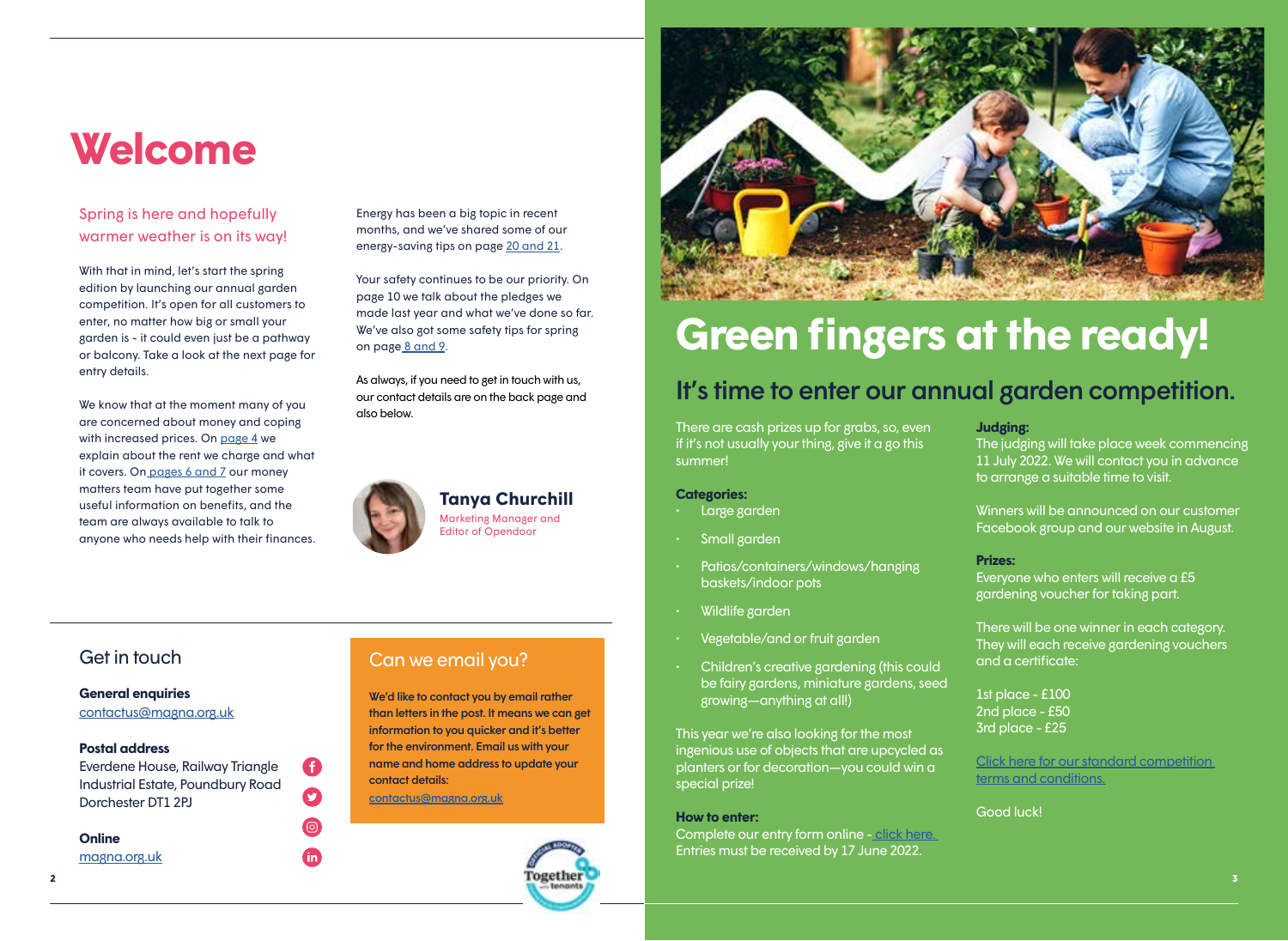<span id="page-2-0"></span>

### **Your rent and how we set it**

Every year we review our rents and our Board decide how much they should be for the coming year. For most customers, there are rules set by the government, which we must follow, about how much we can increase rent by and how much rent we can charge.

This year, most customers will see a rent increase of 4.1%. Put another way, that's just over 4 pence extra for every £1 in rent you pay. Rents for our shared owners will increase in line with the lease depending on when the lease started.

When deciding on this year's rent increase, our Board has carefully considered all the implications and were fully aware that, for many of our customers, other costs will also be rising - higher energy and fuel prices, higher food bills and higher national insurance contributions. This was not an easy decision to make as they had to balance this with the need to invest more in our homes to keep customers safe and warm as well as meet rising costs such as:

• Keeping your homes safe – there are now higher standards to meet changes to regulations and new laws about fire and building safety as well as improving fire safety through more detailed, thorough, and more frequent fire risk assessments

- Changing electrical testing programmes on homes from every eight years to every five years to meet industry best practice
- Increasing costs of repairs and maintenance activity - in particular the rising cost of materials and labour in an increasingly competitive market
- The need for us to reduce our carbon footprint and make sure we are more sustainable for the future
- Our own increasing costs we are paying more for all of our supplies, workforce, fuel, and equipment to maintain your home and shared spaces, and for the new homes we are building.

In February, you will have received a letter containing details about your specific rent changes, which will come into effect in April.

Every year, we also compare Magna's average rents with those of other social landlords who operate in the same areas. Overall, Magna's rents compare very well with those of other housing associations. We have published tables on our website [-click here to view them.](https://www.magna.org.uk/your-home/rent/how-our-rents-compare) 

# **What your rent covers**

Your rent mainly covers the use and occupation of your home, and some of the communal areas around your home. However, there are lots of services we offer which are also funded by your rent which may benefit you directly or indirectly. If you're a shared owner, the services marked \* are not covered by your rent. We maintain over 8,500 homes across Dorset and Somerset and have over 200 colleagues who are out and about on a daily basis, working in your homes and in your communities. Here's a bit of a breakdown about some of the services your rent covers:





electrical and oil heating systems\*

Delivering fire safe homes\*

88







**Tenancy** management and support

Providing money advice



**Processing** permissions for changes

Managing mutual exchanges\*

**4**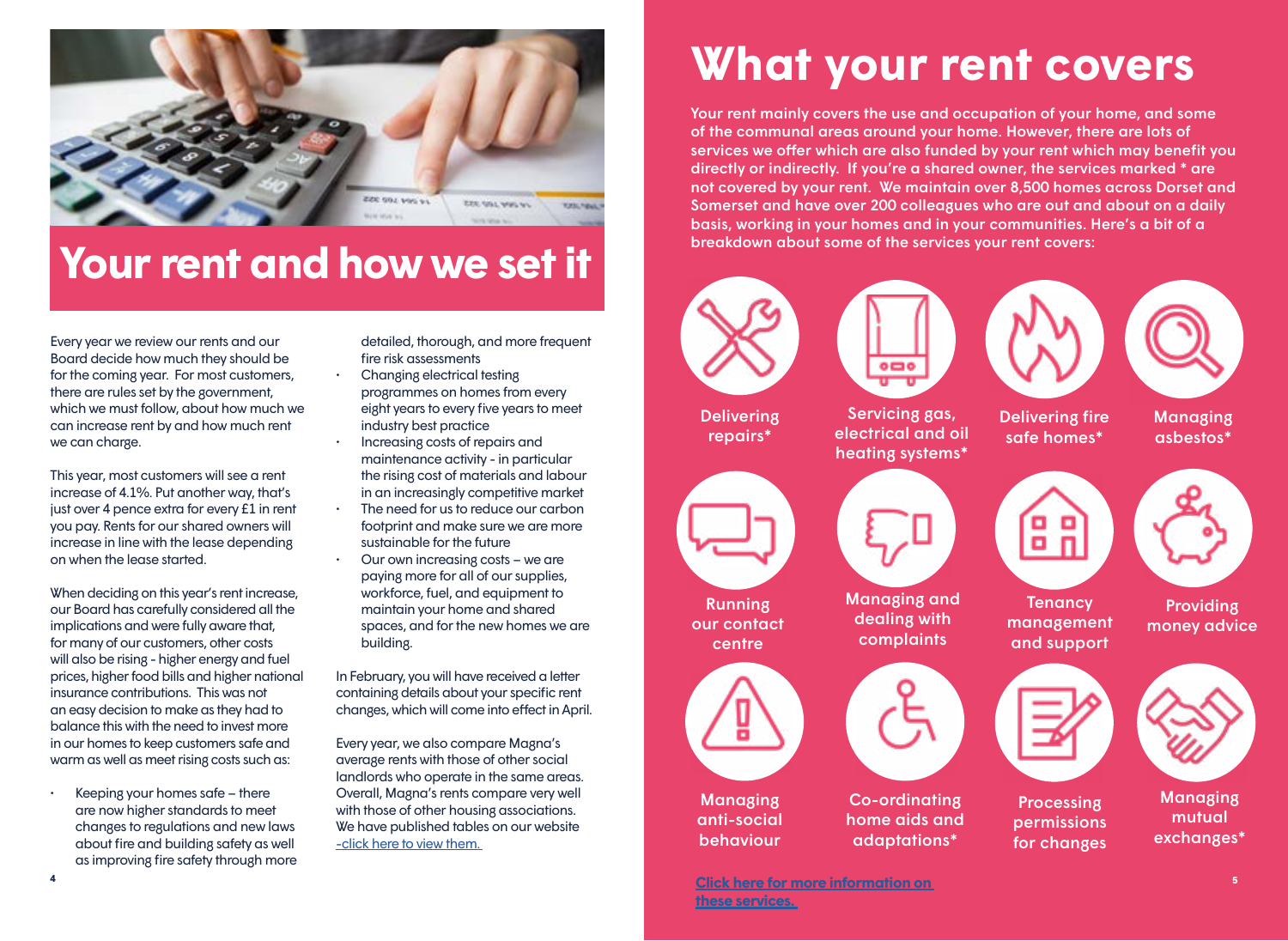# <span id="page-3-0"></span>Money matters

Our money matters team have put together some useful information that covers milestone changes in your benefits.

For more info on these topics, contact our money matters team who will gladly chat through the finer details. [Click here to complete the contact form on our website.](https://www.magna.org.uk/money-matters/money-benefits/money-matters-service)



### **Reaching pension age**

### **How do I claim my state pension?**

Are you reaching pension age this year? Receiving your pension and any other benefits doesn't happen automatically you have to claim it. This can be done by calling the State Pension claim line on 0800 731 7898 or completing a form online at [www.gov.uk/state-pension/how-to-claim](http://www.gov.uk/state-pension/how-to-claim)

### **What happens with my rent?**

If you're on Universal Credit, this will stop when you reach pension age. If you were getting housing costs included in your Universal Credit, this will also stop and you'll need to claim Housing Benefit instead. If you have council tax support already in place during the transition, it should keep going but can be dependent on the amount of state pension and any private pensions you might receive, so you'll need

to let your local authority know how much you're getting.

### **How much will I get?**

The amount of state pension you receive will depend on your national insurance contributions or credits throughout your working life. It's possible for you to check this for any gaps too. You can check what you might get when you reach retirement age online through the GOV.uk website.

### **What if my income is low?**

If your income is below a certain threshold, you may be able to claim pension credit. You may be entitled if you receive less than £177.10 per week, or £270.30 for a couple. These will be subject to change every April. If you're a carer or have a disability you may also be entitled to extra amounts.

### **My health isn't as good as it used to be – can I get extra help?**

Yes you can. If you're state pension age or over and need help with your personal care or mobility needs, you may be able to claim attendance allowance. You can find out more about this online at [www.gov.uk/attendance-allowance](http://www.gov.uk/attendance-allowance).



### **Children leaving school**

As your child approaches 18 and either leaves school, goes to university or starts an apprenticeship, the benefits you receive will decrease. It can be a daunting time for parents and carers who have a sudden drop in income and may also be subject to a bedroom shortfall (sometimes known as the bedroom tax) when their child leaves home.

### **My child is leaving school – how does this affect me?**

It all depends on what your child intends to do when they leave. The difference here is whether they will be in advanced or non advanced education or training. There's a lot of criteria that states what approved education and training is classed as - you can find more details online at [www.gov.uk/child-benefit-16-19.](http://www.gov.uk/child-benefit-16-19)

### **Child Benefit**

Child Benefit will stop if your child leaves education or training. If they stay in approved education or training, it can continue up until your child's 20th birthday. The Child Benefit Office will usually write to you as your child approaches ages 16 and 18 to find out what your child intends to do.

### **Tax credits**

**6 7** The same applies if you're claiming child tax credit – you'll need to let the Child

Benefit Office know what your child intends to do when they leave school and if they go in to non-advanced education or training. If you don't let them know your payments could stop or you may be overpaid.

### **What if my child has a part-time job too?**

If they're in non-advanced education or training and working part-time they are still classed as a dependant so it shouldn't affect your benefits.

### **What happens to my housing benefit and council tax support?**

These aren't affected if your child is in nonadvanced education or approved training and as long as you're still getting Child Benefit for them.

### **My child is going to university**

This is classed as higher education and they are no longer seen as your dependant so you won't be entitled to Child Benefit, Universal Credit or tax credits for them. You'll need to inform these agencies too. If you don't, you could be overpaid and it will be taken back from future benefits. Working tax credits may also be affected depending on whether you have any other dependant children. You may also be subject to a spare room deduction from your Housing Benefit or Universal Credit housing costs. If this is the case, your housing benefit or Universal Credit housing element will usually be reduced by 14% - the current spare room subsidy for one spare room.

### **My child is leaving school to do paid work or an apprenticeship**

Child Benefit and child tax credit will stop as they are no longer classed as a dependant. If you're on Universal Credit, the child element will stop for your child leaving school to go in to paid work or an apprenticeship.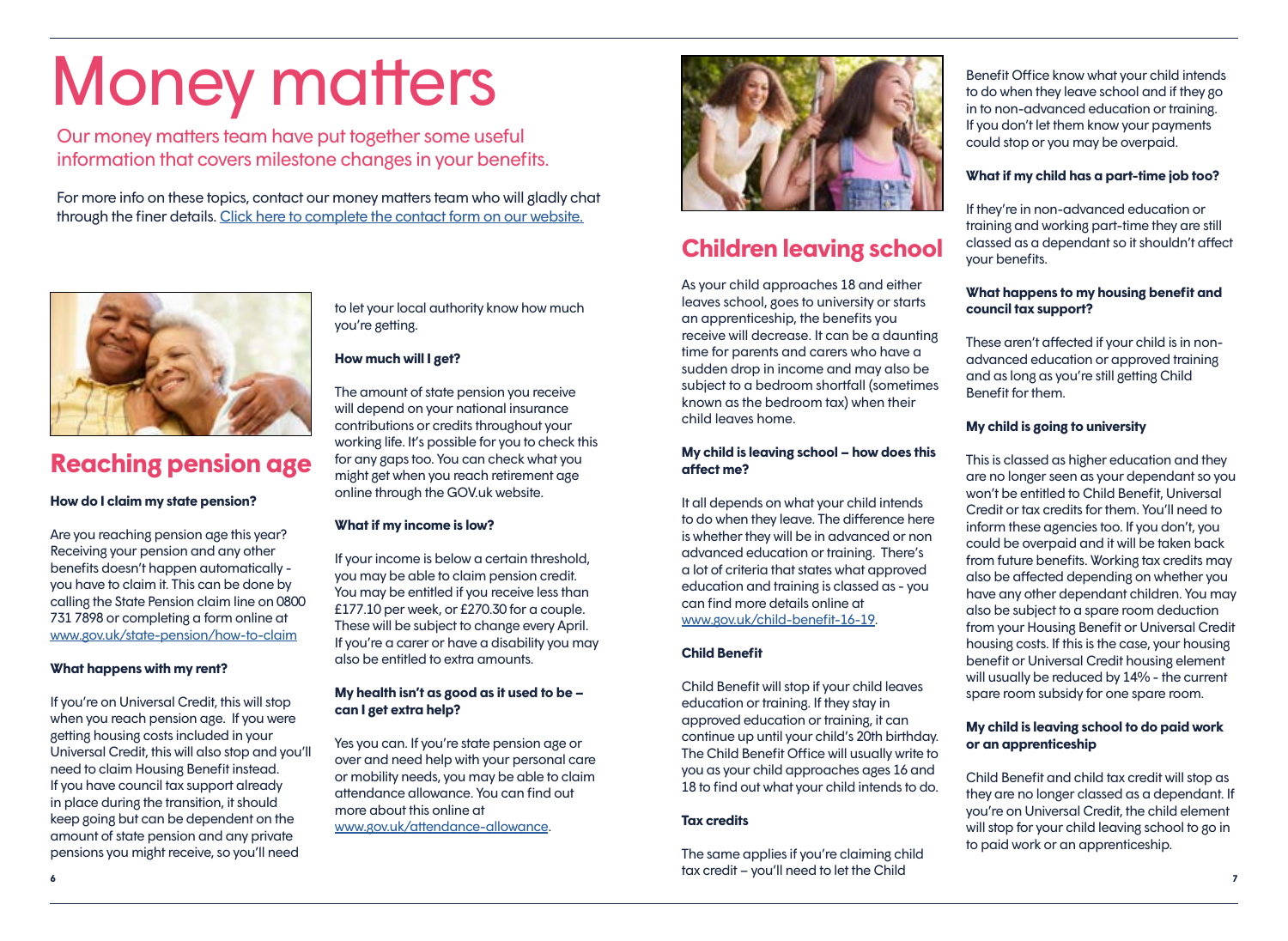# <span id="page-4-0"></span>Keeping safe this spring

Spring is traditionally the time of year that sees us spring cleaning our homes, but can also cause hazards of their own. Here are some quick and easy things you can do to help keep you and your family safe this spring.



### Check your smoke detectors

Give your smoke and carbon monoxide alarms a clean and ensure they are free of dust or cobwebs. While you're at it, give them a quick test. It's best to test your smoke alarm every week. You are 80% more likely to survive a fire if you have a working smoke alarm. Please report any issues with smoke alarms to us and we will come and replace them.

Check your windows

needed as an emergency exit.

(details on back page).

Windows should be checked to ensure they open and close properly in case they are

If you have any issues with your windows, report it to our customer contact centre

### Storing chemicals

Properly store household chemicals and never mix cleaning agents. Make sure they are also kept out of reach of children and pets.



### Garden maintenance

If you're getting ready to start cutting your grass or carrying out garden maintenance, be sure to inspect carefully any lawnmowers, hedge trimmers or tools. Check that the power cables or extension leads are intact with no signs of wear and tear.

Ensure that any fuel is stored safely in a suitable container and away from sources of ignition.



### Clear the clutter

Recycle old newspapers, magazines and junk mail. These items tend to pile up and can contribute to the severity and spread of a fire if one starts in your home.

And always keep stairs and landings clear for safe evacuation in the event of an emergency.



### Don't forget to keep your safety check appointments

It's really important that you let us in to carry out safety checks, such as gas servicing, electrical testing and fire door checks as this helps to keep you safe.

For more info about how we work to keep you safe in your home, [click here.](https://www.magna.org.uk/your-home/your-safety)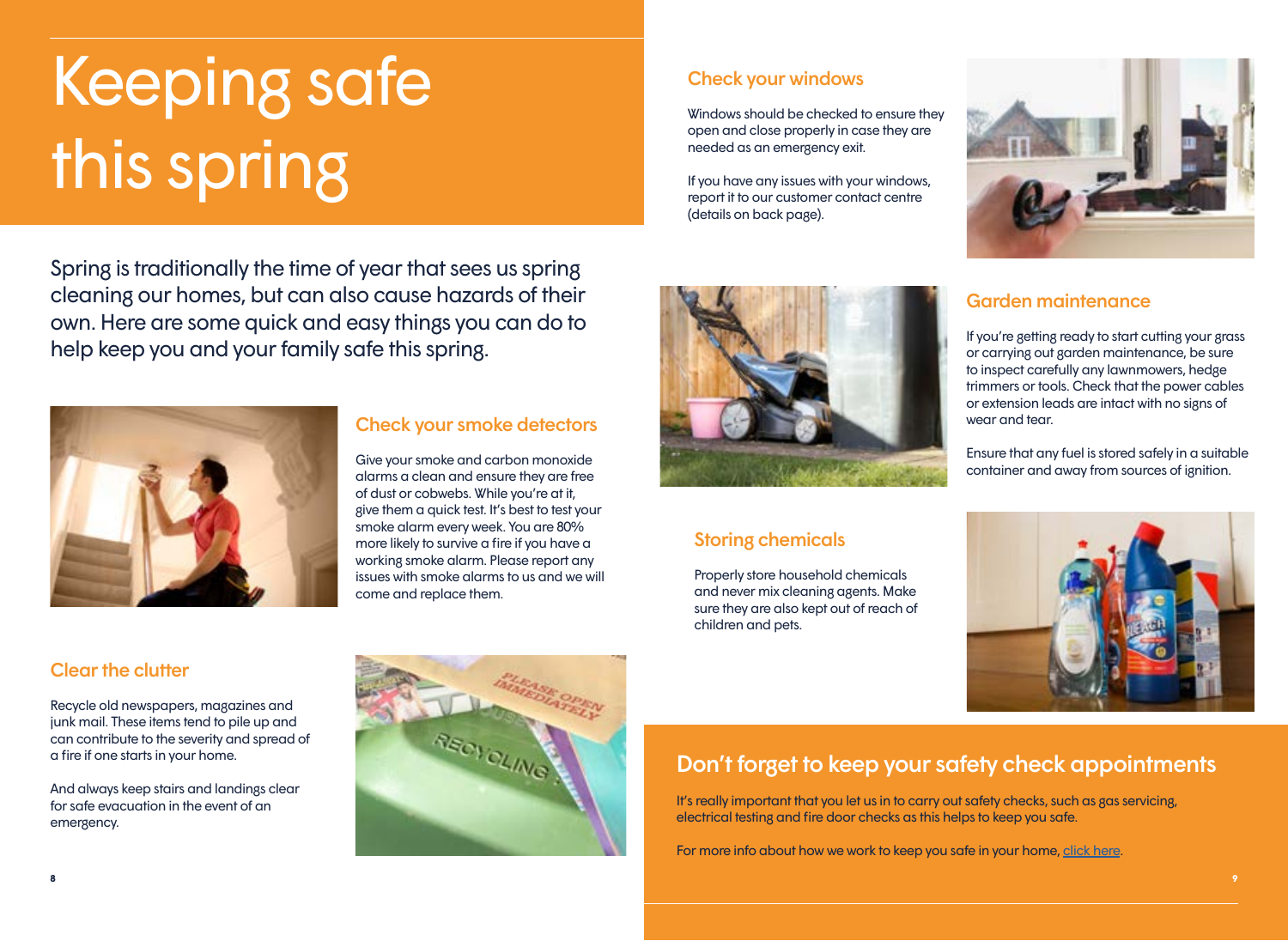# **Our pledges to keep you safe in your home**

We're supporting the National Social Housing Safety and Compliance week again this year. This event, which runs from  $7 - 11$  March 2022, aims to shine a spotlight on safety and compliance at an operational, strategic and cultural level. However, safety isn't a one-week event - keeping you safe is one of our core objectives.

Last year, we made the following pledges, and we will continue to focus on these pledges this year too:

The safety of our customers and colleagues is our top priority at Magna.

"Always safe" is one of our key values. We'll be customer focused in our approach and work together to keep everyone safe.

We all take ownership and responsibility when it comes to safety.

Our information and advice about safety will be easy to understand and accessible for everyone.

Since making these pledges, we have:

- Set up a new building safety team who are focusing on fire safety
- Established a new building safety customer focus group
- Commissioned a survey of all our sheltered homes to upgrade detection and links to our out of hours warden call service
- Started a trial of new remote linked smoke detectors
- Implemented new software to manage our fire risk assessments and actions
- Started to check all of our fire doors
- Delivered additional training to our colleagues on fire safety
- Produced new, easy to understand fire safety guidance which we have published on our website
- Completed the backlog of electrical testing and solid fuel servicing from the pandemic
- Implemented more rigorous reporting on all compliance areas
- Received external assurance from our auditors across a number of compliance areas.

And we are:

- Working on installing sprinkler systems to blocks of flats
- Increasing the frequency of electrical testing.

There will be much more planned for the year ahead to continue to improve your safety. You can help with this by joining our building safety group.

### Our building safety customer group

The second meeting for this new group took place in January.

The new pilot scheme for a smoke detector/environmental system was presented to the group for feedback. This will be trialled in a mixture of houses, bungalows and flats.

The ability to see your block of flat's risk assessment on the new customer portal is in development and the group are being involved in this work.

If you would like to join this virtual group and help us shape building safety, contact Neil on 01984 635134 or email

[engage@magna.org.uk](mailto:engage%40magna.org.uk?subject=)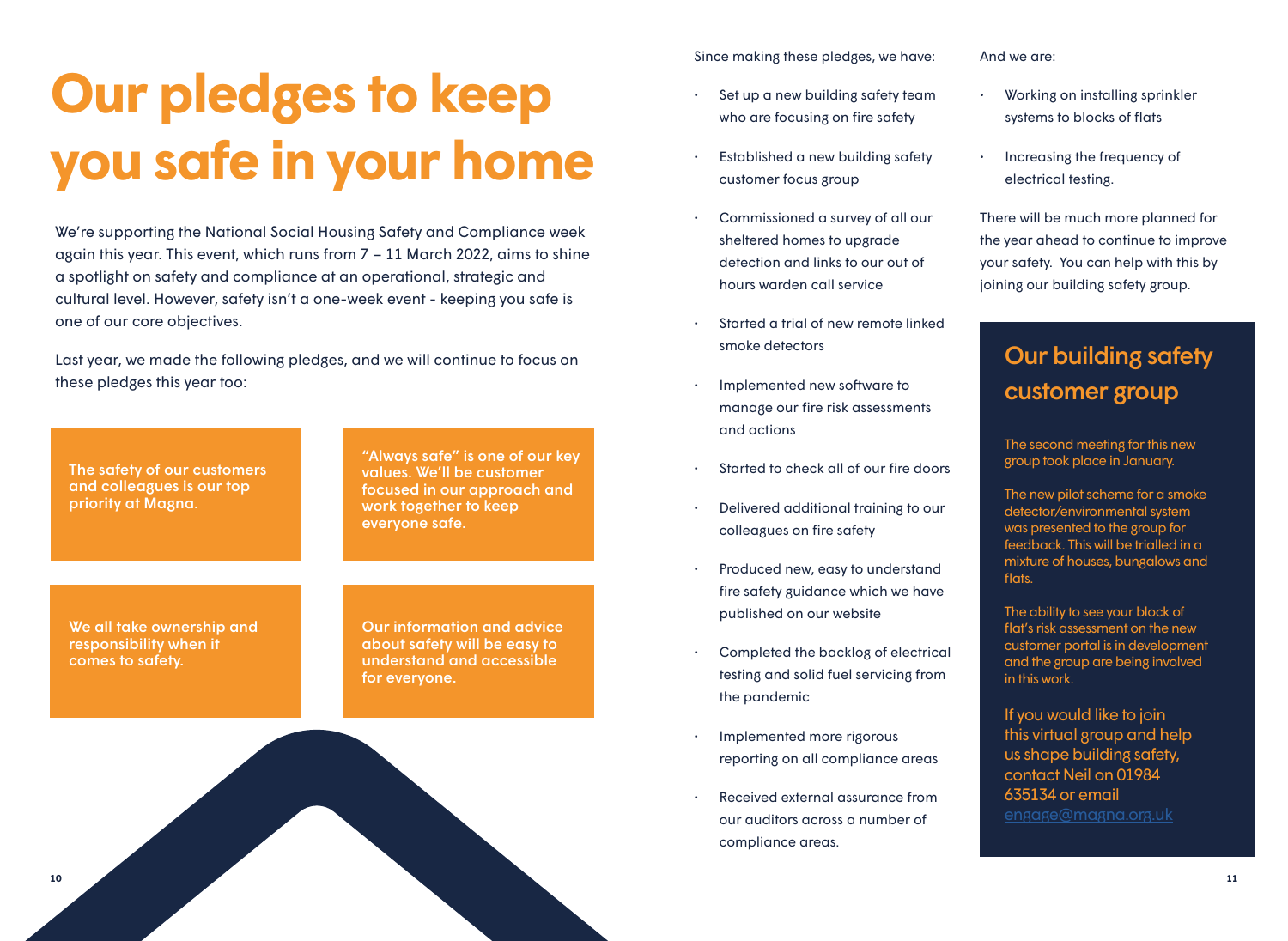<span id="page-6-0"></span>

# Our customer voice

Late in 2021 we asked you to help us understand how we can involve you in our work. Making sure we have a clear and easy way for our customers to shape our work is really important – both for us and our customers.

We had some really helpful feedback to our questions which will all be used to help us develop our approach to involvement.

We heard that the majority of those who responded thought that involving customers in our work was important, with the main areas they wanted to be involved with being:

- improvements to homes
- our spending priorities and rent setting
- providing advice on communication.

When we asked about preferred ways to be involved, digital methods were generally more popular with younger people, whereas older people tended to prefer a mix of digital and nondigital. The range of options included surveys, phone calls, text messaging and face-to-face meetings.

We also know the importance of letting customers know about the outcomes of any involvement. They told us the preferred ways to hear about this was by letter and email, with the website and Opendoor also proving to be popular.

We've already used these comments to help us improve our approach to involvement and you can find out more about this on our website - [click](https://www.magna.org.uk/community/get-involved-at-magna/your-views)  [here](https://www.magna.org.uk/community/get-involved-at-magna/your-views).

# Window cleaning Have your say

This year we'll be reviewing the current arrangements we have for the window cleaning services we provide to our blocks of flats and sheltered schemes.

Currently, there are some inconsistencies between locations, with some of our customers receiving a full service, some receiving a part service with just communal windows being cleaned, and some customers only receiving a responsive adhoc service delivery.

It's our intention to provide a more consistent service to all customers, so if you live in a block of flats or a sheltered scheme, we'll be contacting you in the next couple of months to gather your feedback to help shape what the new service should look like.

We're mindful of the costs that we pass on to customers through service charges, so, one option we will be considering is whether we should just provide a service that covers any communal windows, thereby allowing customers to use their personal choice to determine how often their own windows are cleaned, and who by. This would keep any related service charge to a minimum and could offer savings to those currently paying for a full service.

Please keep a look out for the communication and share your views so we can deliver a service that is right for you.



**12**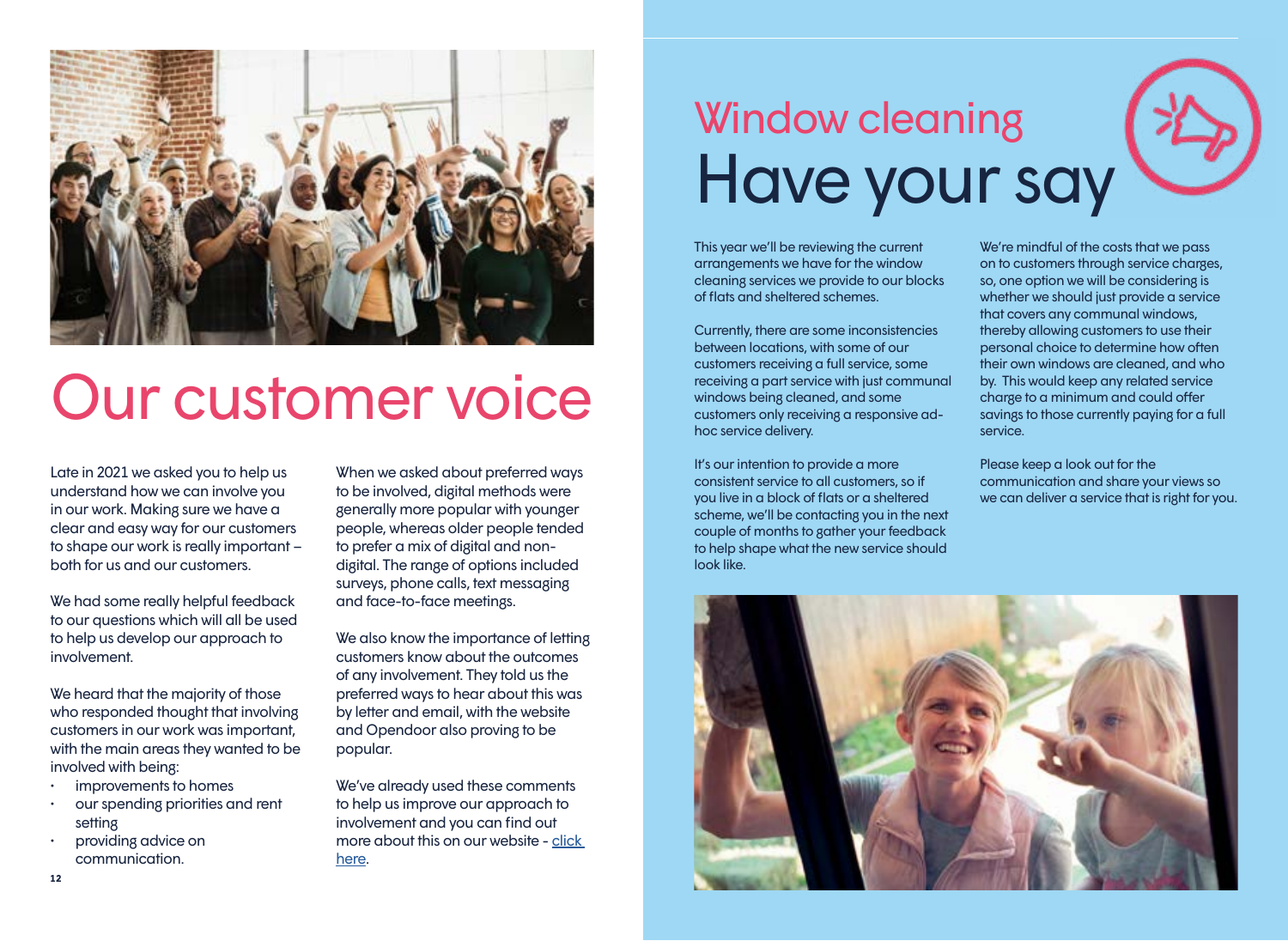# **Customer involvement**

We want to give all of our customers the opportunity to influence how our services are delivered, so we offer different ways for you to engage with us, including completing surveys, reviewing documents and attending focus groups.

If this sounds like something you'd like to get involved with, [click here for more info.](https://www.magna.org.uk/community/get-involved-at-magna)

### Recently, we've asked our involved customers to review some of our policies.

### **Mobility scooters**

15 customers responded and the majority found the policy clear.

Our Building Safety Manager answered the queries received and we'll use the feedback to create our mobility scooter procedure.

### Anti-social behaviour

10 customers replied and most found the policy clear.

customers with additional guidance repairs and the work that we're **the community of the classification** and the work that we're the classification classific classific some points were made. Queries were answered by our ASB team and, as a result of customer feedback, we have added a reference to the Equality Act 2010 to ensure customers are treated fairly and equally. We will also be providing in 2022.

### Repairs

We consulted with our scrutiny panel on proposed changes and their feedback is built into a new draft of the policy which will be put in place in April.

Responses from panel members were positive. They particularly liked the fact that there was a focus on convenience, that the policy applied equally to homes and common areas and that the application of the policy would be flexible to meet the individual needs of customers, particularly around vulnerabilities.

They welcomed clearer definitions around what constitutes priority repairs and the work that we're responsible for.

### Closed circuit television (CCTV)

23 customers replied and the majority found the policy clear.

Responses to queries were provided by the ASB team.

We have amended our policy, as a result of customer feedback, to make it clearer. We have also used the feedback to inform the review of the supporting CCTV procedure.

### Alterations and improvements

14 customers replied and the majority found the policy clear.

Following feedback, we have added additional information to clarify the scope of the policy. We have amended it to clarify that for larger improvements a surveyor will look at the proposed work in order to make a decision, as a result of customer feedback. We've also added a paragraph to indicate we may charge an application fee for permissions for homeowners.

### Data protection

14 customers replied and the majority found the policy clear.

Minor amendments were made to the policy as a result of customer feedback to clarify some points.

### Domestic abuse

13 customers responded. The majority found the policy clear and agreed with our approach.

The ASB team responded to their feedback and we have made several changes suggested by customers to clarify points within the policy.

Customers also gave their feedback on the supporting domestic abuse guidance for colleagues and we have also made amendments to reflect this.

### Aids and adaptations

14 customers replied and the majority found the policy clear.

Our Head of Asset Management provided answers to specific questions that were raised by customers. As a result of customer feedback, we have amended the policy to make it clearer.

### Legionella safety

13 customers replied and the majority were happy with the policy. Queries regarding responsibilities in this area, conditions for legionella to occur and checking occupied properties, were raised and the Head of Asset Management provided responses. Customers were happy with these answers and no amends were made.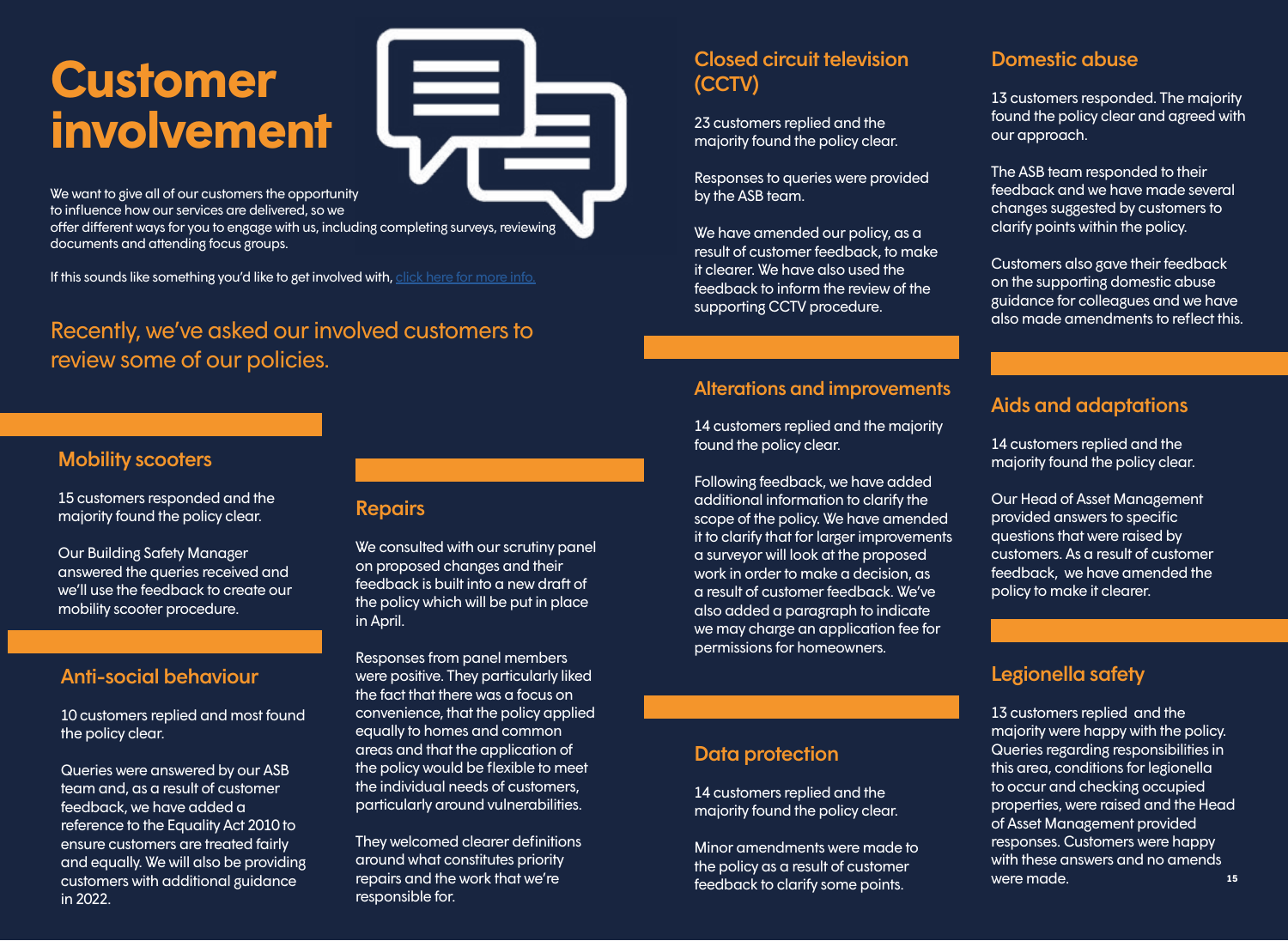

# **Going digital**

Did you know that our website has lots of useful information and forms for you to use when you want to get in touch with us?

Increasingly, we are moving lots of information and services online as, in many ways, this is easier for people to use and it's more cost effective for us. The more people who use our online services, the more time we have to support those who can't.

But we know that for some people going online is tricky – either because they can't get onto the internet, don't have the confidence or the skills, or quite simply are not interested in being online.

Over the next few weeks we're doing some work to find out exactly what you think about going online and how you use the internet. This will help us to develop relevant online information and services, and provide support to those who need it.

We'll be sending lots of our customers a questionnaire so we can get a better understanding of your skills, ability, preferences and current use of the internet. We'll be sending this by email to those who have an email address and the rest will be sent by post. So look out for this and please take some time to share your information.



**[magna.org.uk](http://www.magna.org.uk)** Visit our website to find what you can do online: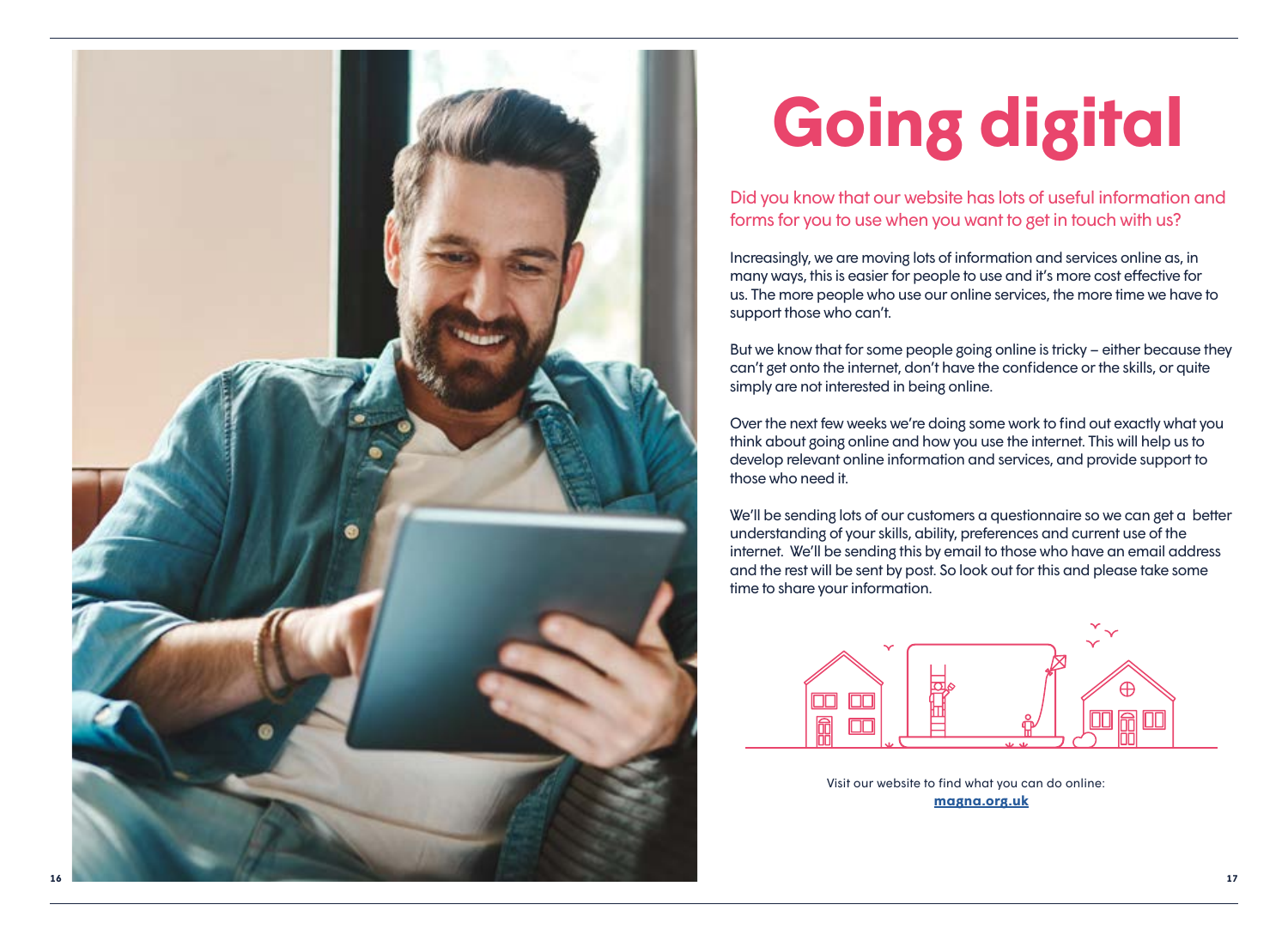

### Our policies on domestic abuse and anti-social behaviour

### Domestic abuse

At Magna we are committed to helping survivors of domestic abuse – this applies to our customers and colleagues.

Last year, both Houses of Parliament passed the Domestic Abuse Bill, and the new Domestic Abuse Act (DAA 2021) was signed into law.

The majority of provisions in the Act apply to England and Wales, or England only, and it is now being implemented across criminal justice systems and agencies.

The DAA creates a statutory definition of domestic abuse, emphasising that domestic abuse is not just physical

violence, but can also be emotional, coercive, or controlling, and economic abuse. As part of this definition, children will be explicitly recognised if they see, hear, or otherwise experience the effects of abuse. A Domestic Abuse Commissioner has been established in law and they will stand up for survivors and raise public awareness.

Following the DAA 2021, we have reviewed our domestic abuse policy, with the support and input of our involved customers. We have ensured that our policy is in line with the new act and that it puts our customers at the heart of everything that we do.

[You can view the policy on our website.](https://www.magna.org.uk/about-us/policy/safeguarding-children-and-adults-at-risk)

### **Unacceptable** customer conduct

We have received reports that some of our colleagues have been experiencing some challenging behaviour from customers, and this is something that we are looking at carefully.

We are working on a policy which clarifies and updates our approach to this to make sure that colleagues can get on with their job safely and without fear of abuse. The new policy will help set out how we will support our colleagues and the actions that will be taken.

The new unacceptable customer conduct policy, at its heart, aligns to our 'always safe' value; this states that 'the safety of our customers and our colleagues is always our main priority'.

The new policy defines unacceptable behaviour and sets out our approach to dealing with unreasonable customer demands.

Ownership is vital to helping ensure we're clear on who takes responsibility for dealing with unacceptable behaviour and the policy will help make this clear.

The policy will be going to our Board for approval at the end of March 2022.

### Anti-social behaviour

We have joined Resolve, an organisation solely focussed on effectively tackling anti-social behaviour (ASB) and community safety.

We commissioned Resolve to carry out a review of our community safety service to help us improve. The Resolve report recommended a review of our ASB policy and procedures and set out clear criteria to ensure the policy is fit for purpose:

Following these recommendations, we have now reviewed our ASB policy, with the support and input of our involved customers. [You can access the policy](https://www.magna.org.uk/about-us/policy/our-anti-social-behaviour-policies-and-procedures)  [on our website.](https://www.magna.org.uk/about-us/policy/our-anti-social-behaviour-policies-and-procedures)

The safety of our customers and our colleagues is always our main priority.

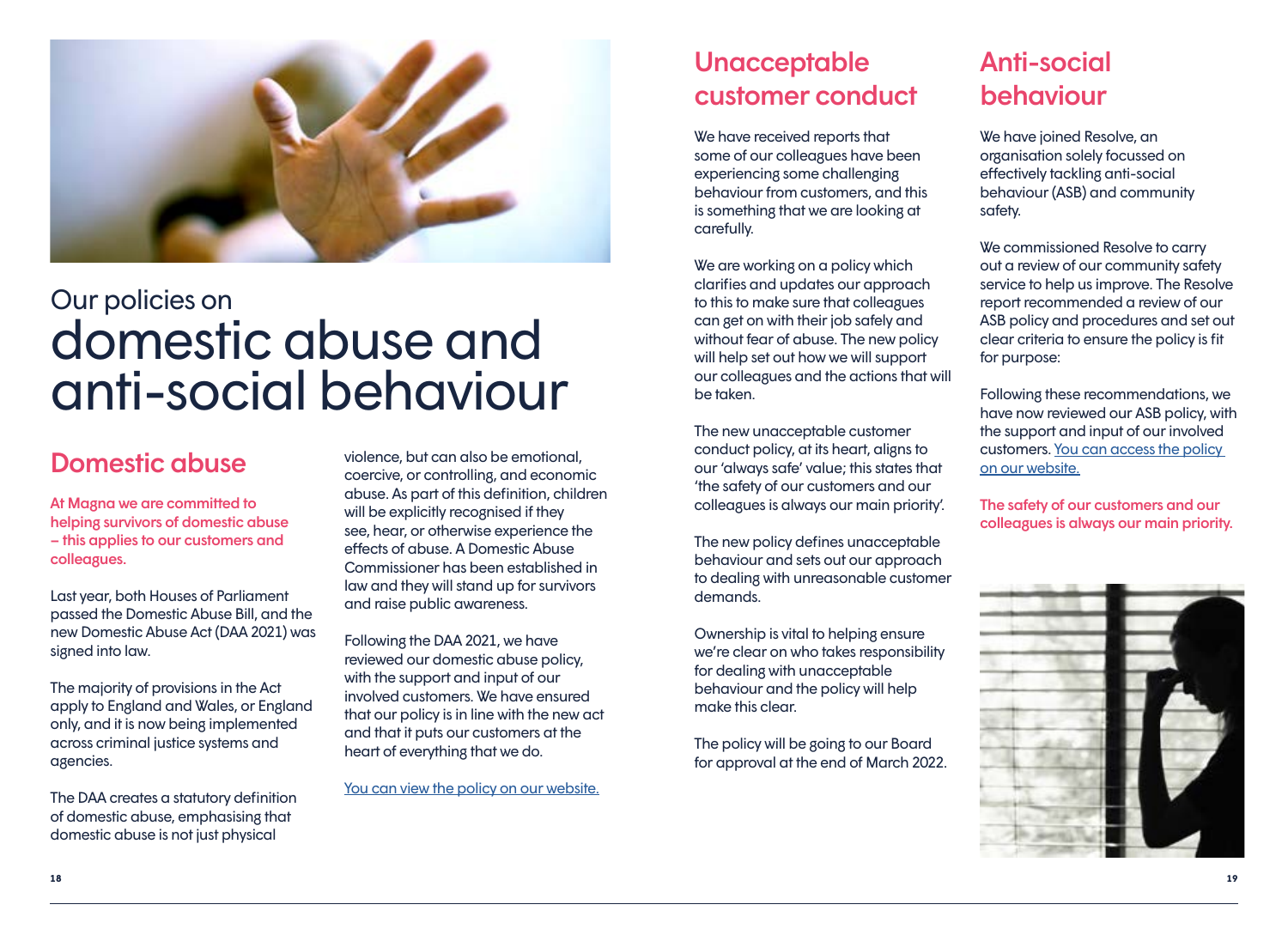## <span id="page-10-0"></span>**Tips for getting the most out of your energy**

In the face of rising energy prices, using energy more efficiently is a must. We understand that these rising costs can be worrying, so we've put together some tips which can help you stay warmer and save money too.

There are some small things you can do every day to help save on your bills, as well as some things you can invest in which will pay themselves back over time with the savings they provide - we've outlined these below:



### **Understand your heating controls**

Setting your heating system to only come on when you need it can make a big saving. If you're not sure how to use your heating system, read the manual to see how to set it up correctly – if you can't find your manual, you can usually find them online on the manufacturer's website.

It might seem simple, but just by setting up your heating system correctly, you can make a big saving – if you can turn down your thermostat by 1°C, you could save up to 10% on your bill!

If you have a heat pump, try to keep it at an even temperature so that it remains most efficient.

### **Turn off things you aren't using!**

It sounds simple, but lots of people often forget to turn off things that they aren't using, and the cost can add up. Even things like your oven are still using electricity to power the clock when you're not using them to cook, so switch it off at the wall to save yourself some pennies.



### **Radiator tips**

If you have a radiator with a valve, remember to turn off the ones that you're not using. In the rooms where you are using your radiators, try to keep the door shut so that the heat stays in the room for longer.

If you have a radiator under a window with long curtains, don't hang the curtains over the radiator while you're using it as the heat can escape through the window more easily rather than heating the room.

If you've got any furniture in front of your radiators, try to move it somewhere else as furniture can absorb the heat from your radiator which means it isn't being spread around the room. By moving it out of the way, your radiator will be more efficient, and your home will warm up faster.

### **Have you switched to LED lightbulbs?**

Replacing traditional lightbulbs with LED bulbs will cost you up front, but we estimate that these will pay themselves back within a year as they use around 90% less energy than traditional bulbs.



### **Wash your clothes at a lower temperature**

By reducing the temperature of your wash, you could be saving lots every year – if you wash your clothes at 60°C, try reducing this to 30°C as it could save you up to 40% on your bill!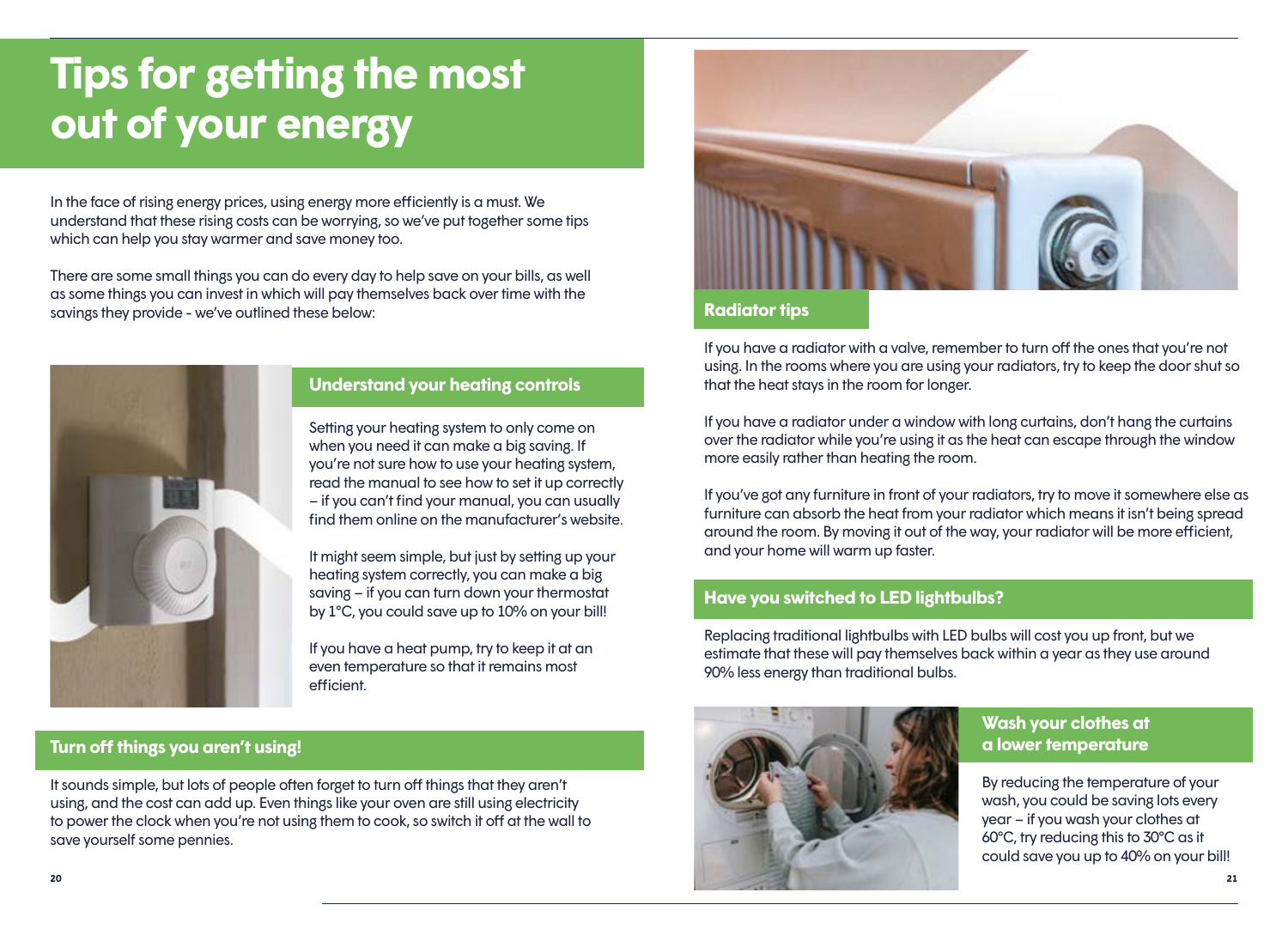# **Happy birthday Betty!**

Many happy returns to Betty, who recently celebrated her 90th birthday at our sheltered scheme in Puddletown.

Betty has lived in Puddletown for 29 years, having moved from Surrey to be nearer to her children.

Despite having bad eyesight and mobility issues, she organises fish and chips fortnightly, a monthly shopping trip, monthly bingo and coffee mornings for her fellow neighbours and residents in Puddletown.

Her birthday was on 13th February and friends and neighbours organised a tea party in secret, cajoling Betty into coming to the communal hall for what she thought was a late coffee morning, and surprising her with gifts, cards and a beautifully-made cake.

The weekend before her birthday, Betty celebrated with her family, who took her out for a meal and invited all members of her family - some even travelling over from America for the special occasion.

Carla Bain, sheltered housing advisor for the scheme, said: "Betty is kind, gentle, warm hearted and still has her sense of humour. She is very highly thought of amongst the residents of Beech Road"

We love to hear from our customers. Do you have a story or announcement you'd like to share? [Join our customer Facebook](https://www.facebook.com/groups/255936712090688)  [group here.](https://www.facebook.com/groups/255936712090688)

# Join the conversation!

Our social media channels provide the lastest news and updates.



### **Facebook**

Join our main Facebook page for the lastest news, community info, top tips and job vacancies.

[Click here to follow us](https://www.facebook.com/magnahousing)  [on Facebook](https://www.facebook.com/magnahousing)

We also have a separate group for customers only. Join this group for exclusive competitions, opportunities to get involved and customer info.

[Click here to](https://www.facebook.com/groups/255936712090688) join our customer group



### **Twitter**

Follow us on Twitter for the lastest news, top tips, service updates and job vacancies.

[Click here to follow us](https://twitter.com/MagnaHousing)  [on](https://twitter.com/MagnaHousing) Twitter



**Instagram**

For top tips for your home and latest properties available, come on over to Instagram.

[Click here to follow us](https://www.instagram.com/magnahousing)  [on](https://www.instagram.com/magnahousing) Instagram



**LinkedIn**

Would you like to join #TeamMagna? Follow us on LinkedIn for the latest vacancies and stories from our colleagues about working at Magna.

[Click here to follow us](https://www.linkedin.com/company/magna-housing-group-ltd)  [on](https://www.linkedin.com/company/magna-housing-group-ltd) LinkedIn